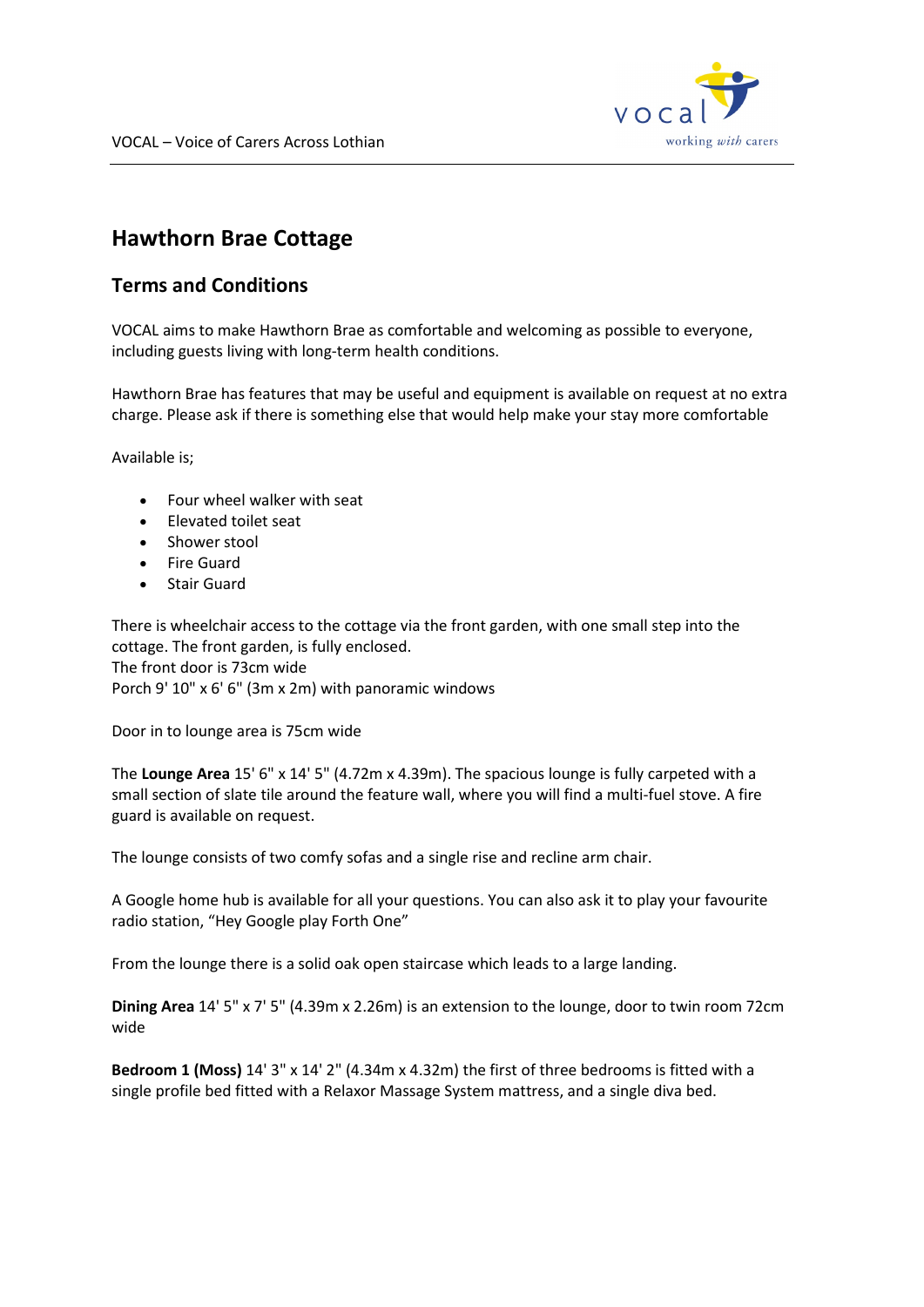All bedrooms supplied and furnished with 10.5tog duvet, poly-cotton linen, cotton towel, antiallergy pillows & poly-cotton bedspreads.

## **Kitchen/Breakfast Room** 14' 1" x 13' 3" (4.29m x 4.04m)

The kitchen is a large open plan area with plenty room to socialise or dine here with 4 tall bar seats at the breakfast bar.

The kitchen is fitted with an electric cooker and hob. The top oven also doubles as a microwave, there is a large fridge with freezer box, a large cafetière and coffee, kettle & toaster.

The kitchen is equipped with all the cutlery (including large handle cutlery) crockery, glass wear, baking trays, mixing bowls, casserole dishes, pots & pans, and cooking utensils we think you will need but if during your stay you think there is something we have missed please let us know. We will supply complimentary tea bags, coffee, sugar as well as olive oil, salt pepper and some herbs and spices, if you decide to stay in and cook. Finally a dishwasher

The kitchen opens out via trifold door to a wooden deck with outside table & four chairs.

In the kitchen you will also find a fire blanket and a small fire extinguisher.

The **Downstairs Bathroom** is accessed through a 71cm wide door. Non slip mat is supplied for shower.

**Utility Room** 13' 3" x 9' 9" (4.04m x 2.97m) is through a door 71cm wide off the kitchen and is equipped with iron and ironing board, celling mounted cloths drying rack and washer dryer. A hoover, mop & bucket. Here you will also find a first aid kit and emergency lighting

\*\*The stairs from the lounge lead up to the first floor where off the top landing you will find an additional two double bedrooms and a large family sized bathroom.

**Bedroom 2 (Clover)**  14' 2" x 12' 1" (4.32m x 3.68m). 71cm doorway. This room is fitted with 2 x 3ft single beds.

**Bedroom 3 (Sky)**  16' 1" x 10' (4.9m x 3.05m). 71cm doorway. This room is fitted with a king-size bed.

**Upstairs Bathroom** 6' 4" x 5' 8" (1.93m x 1.73m) 71cm doorway . Fully tilled bathroom with and WC, walk in shower (approx. 1.5" step not flush with floor). There is a corner bath and basin with a large mirror above and shaver point. A non-slip mats are supplied for the bath and shower. 

## **Outdoor Space**

VOCAL - Voice of Carers Across Lothian, 60 Leith Walk, Edinburgh, EH6 5HB Tel: +44 (0)131 622 6666 Web: www.vocal.org.uk